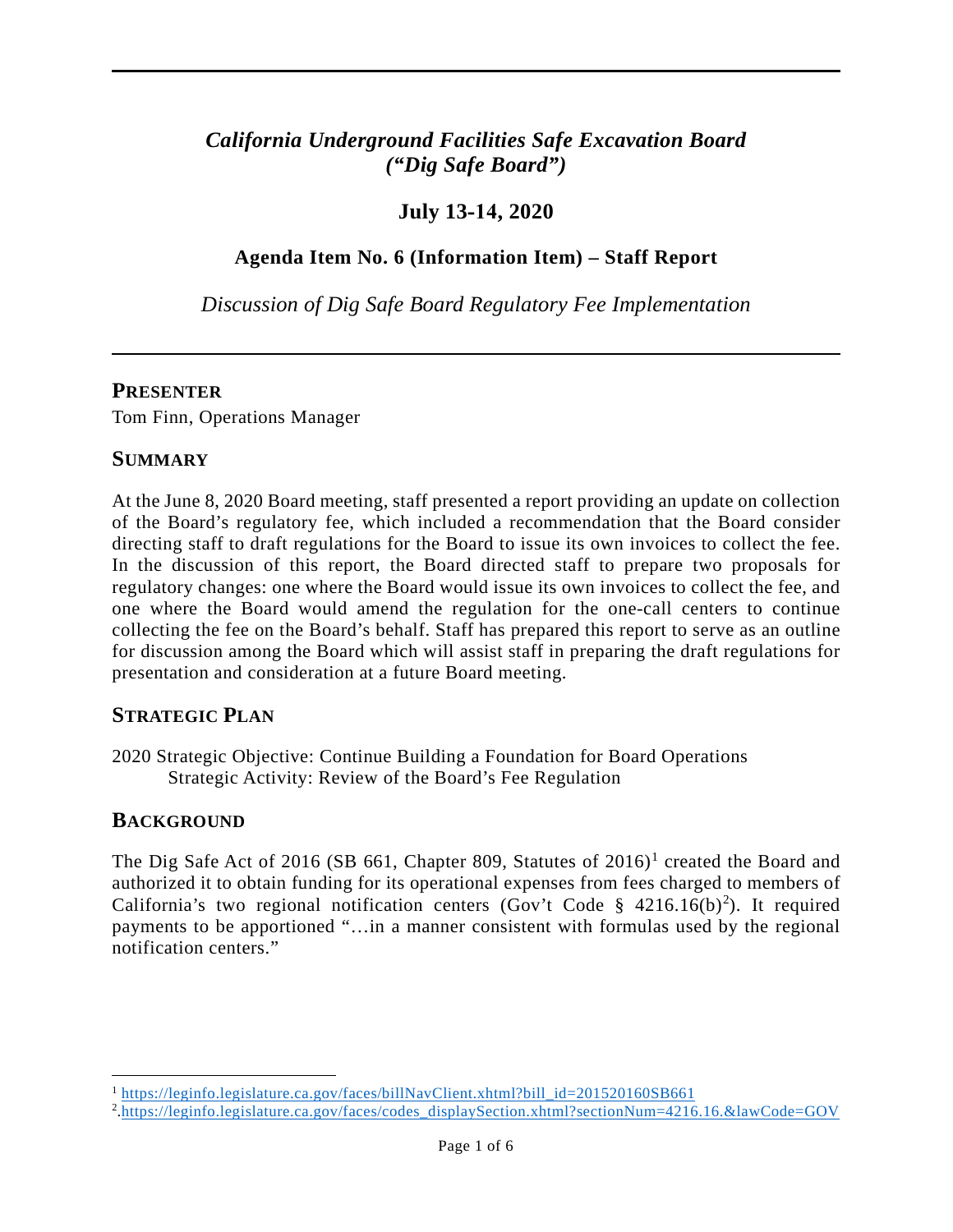### *Source of Operating Revenue*

 The Board was initially funded in the state's Budget Act of 2017 by a loan of \$7,406,000 from a state telecommunications fund, to be repaid on July 1, 2019. In the Budget Act of burden on the one-call center members, granted the Board's request to extend the repayment period until July 1, 2021. Therefore, the Legislature expected the Board to begin collecting a fee to support its operations in advance of the 2019-20 fiscal year and to have collected enough by July 1, 2021 to repay its two-year start-up loan in its entirety. As the Board 2018 the Legislature, recognizing the need to extend the loan repayment period to ease the previously noted in its October 18, 2019 Legislative Review Report "Reduction or delay in revenue may impact the ability of the Board to repay the loan by the established deadline."<sup>3</sup>

#### *Fee Regulation*

 To implement this statute, the Board on August 20, 2018 approved a regulation to require the one-call centers to assess the fee through their standard invoicing processes and collect it on the Board's behalf  $(19 \text{ CCR } \S 4010)^4$  $(19 \text{ CCR } \S 4010)^4$  $(19 \text{ CCR } \S 4010)^4$ . This model was chosen as it was seen as being in the best interest of members as they were already accustomed to being invoiced by and paying the one-call centers. The regulation went into effect on January 1, 2019, and the one-call centers began issuing invoices soon thereafter.

#### *Implementation*

 numerous concerns raised by members of the one-call centers regarding the invoicing process the Board direct staff to prepare draft regulation language where the Board would issue its amending the regulation for the one call centers to continue collecting the fee including potentially requiring the fee to be a line item on existing one-call center invoices. Staff has staff in preparing draft regulations for presentation and consideration at a future Board In staff reports presented to the Board on April 15,  $2019<sup>5</sup>$  and June 8,  $2020<sup>6</sup>$  staff outlined for the Board's fee. The June 8, 2020 staff report included a recommendation from staff that own fee invoices. In the discussion that ensued, the Board directed staff to also consider prepared this report to serve as an outline for discussion among the Board which will assist meeting.

## **DISCUSSION**

#### *Collection of Fees by Regulators*

 common practice of regulators. This is the process utilized by the Federal Communications Commission and the California Public Utilities Commission. In both of these models, one or more fees are paid by utilities who pass the fees on to their customers. As staff discussed in the June 8, 2020 staff report, issuing fees on behalf of members is a

<span id="page-1-0"></span><sup>3</sup> October 18, 2019, *Legislative Review Report*, [https://digsafe.fire.ca.gov/media/2272/dig-safe-board-2019](https://digsafe.fire.ca.gov/media/2272/dig-safe-board-2019-legislative-report.pdf) [legislative-report.pdf](https://digsafe.fire.ca.gov/media/2272/dig-safe-board-2019-legislative-report.pdf)

<span id="page-1-1"></span><sup>4 19</sup> CCR § 4010(b)(2), [https://osfm.fire.ca.gov/media/4202/\\_text-et-digfees\\_endorsed.pdf](https://osfm.fire.ca.gov/media/4202/_text-et-digfees_endorsed.pdf) 5 April 15, 2019, Agenda Item No. 3, *Discussion on Fee Implementation,* 

<span id="page-1-2"></span> <https://digsafe.fire.ca.gov/media/2052/item-3-fee-implementation.pdf>

<span id="page-1-3"></span>https://digsafe.fire.ca.gov/media/2386/item-4-fee-implementation-accessible.pdf<br>Page 2 of 6 6 June 8, 2020, Agenda Item No. 4, *Update on Fee Implementation and Collection,*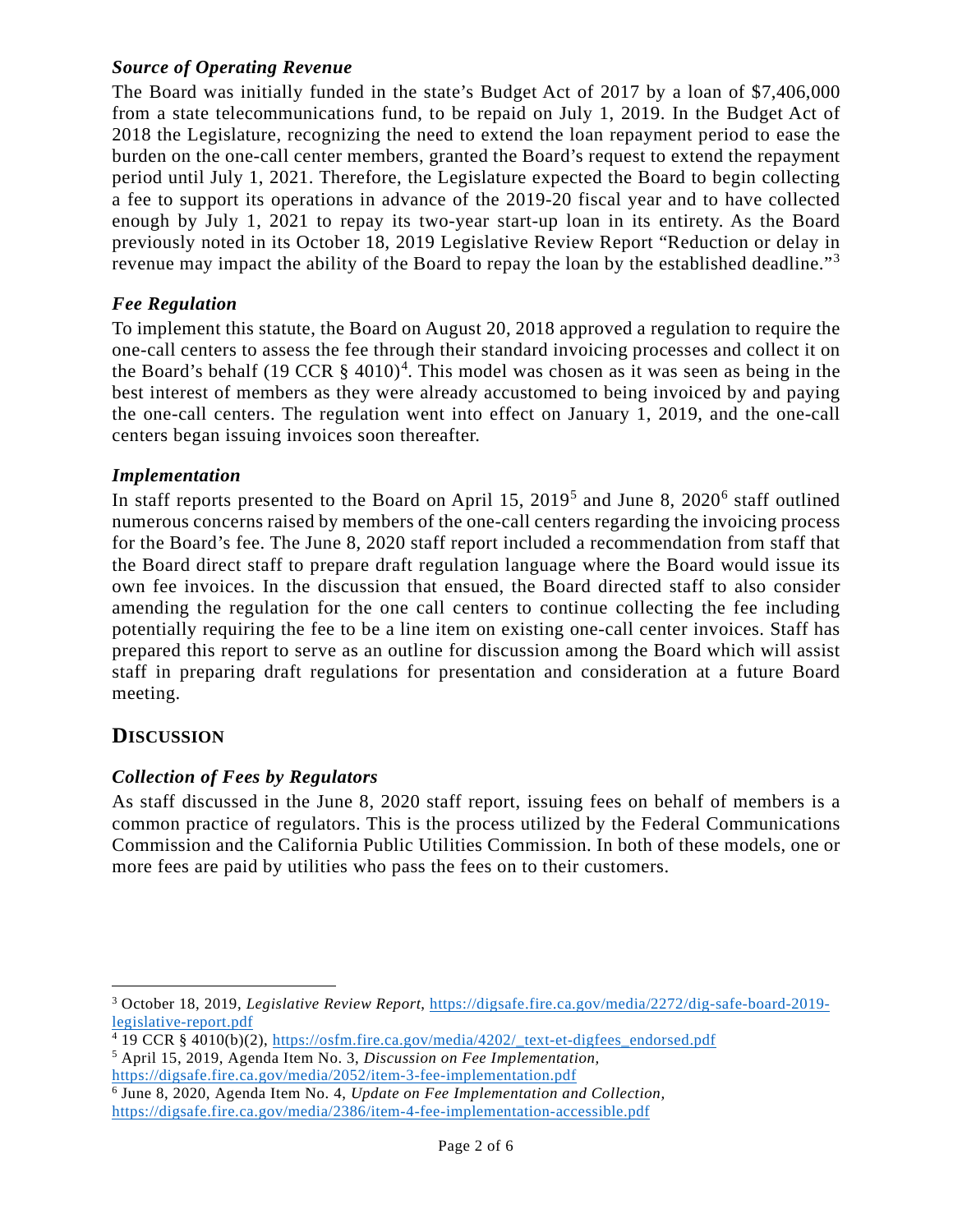### *Working with the One-Call Centers*

 In public comment at the June 8, 2020 meeting, both USA North 811 and DigAlert stated some of the concerns they had regarding the current billing process. Following the meeting, staff held discussions with the directors of each of the one-call centers to better understand those concerns and partner on solutions to the billing process that would improve the experience for members.

Staff have developed the following solutions it could implement to assist the one call centers:

- • Moving to a July-June billing cycle to allow more time to process/calculate billable tickets which are determined using the ticket totals from previous calendar year
- Conducting additional outreach to members of the one-call centers regarding the fee
- Creating a dedicated email inbox for fee questions
- Assisting one-call center staff with creation of the invoices

## *Plans to Improve Collections*

 Any plan to improve collections will have benefits and potential consequences. Tables 2 and 3 on the following pages outline the various pros and cons of the Board Issuing its own invoices, and the other option of the one-call centers continuing to issue invoices on the Board's behalf. These tables include only those impacts that one-call centers have raised in previous Dig Safe Board meetings, there may be additional impacts on one-call centers that are not addressed in this report. The Board may wish to engage the one-call centers in a discussion of their impacts.

| <b>Table 1: Board Issuing its Own Invoices</b> |                                            |                                                  |  |
|------------------------------------------------|--------------------------------------------|--------------------------------------------------|--|
| Idea                                           | <b>Pros</b>                                | Cons                                             |  |
| <b>Board</b>                                   | finite<br>Workload<br>and<br><sup>is</sup> | Resources would need to be redirected from       |  |
| <b>Resources</b>                               | known.                                     | existing policy tasks the Board had planned for  |  |
|                                                | Staff can plan to absorb                   | action.                                          |  |
|                                                | workload based<br>on other                 | Requests for additional resources are subject to |  |
|                                                | operational needs.                         | budgetary approval, are unlikely, and can take   |  |
|                                                |                                            | more than one year for development and           |  |
|                                                |                                            | approval.                                        |  |
| <b>One-Call</b>                                | Would only require the one-                | Could potentially receive inquiries as members   |  |
| Center                                         | call centers to continuing                 | adjust to another change to the billing process. |  |
| <b>Resources</b>                               | providing the ticket data                  |                                                  |  |
|                                                | necessary for Board staff to               |                                                  |  |
|                                                | calculate members' fees.                   |                                                  |  |
|                                                | Would reduce time currently                |                                                  |  |
|                                                | handling<br>spent<br>payment               |                                                  |  |
|                                                | processing and accounting.                 |                                                  |  |
| <b>Information</b>                             | payment information<br>All                 | Board would need to replicate member billing     |  |
| Control                                        | would be centralized with a                | and contact information data currently held by   |  |
|                                                | single entity.                             | one-call centers.                                |  |

 *Table 1 below (continuing on next page) outlines various pros and cons associated with the Board issuing its own invoices.*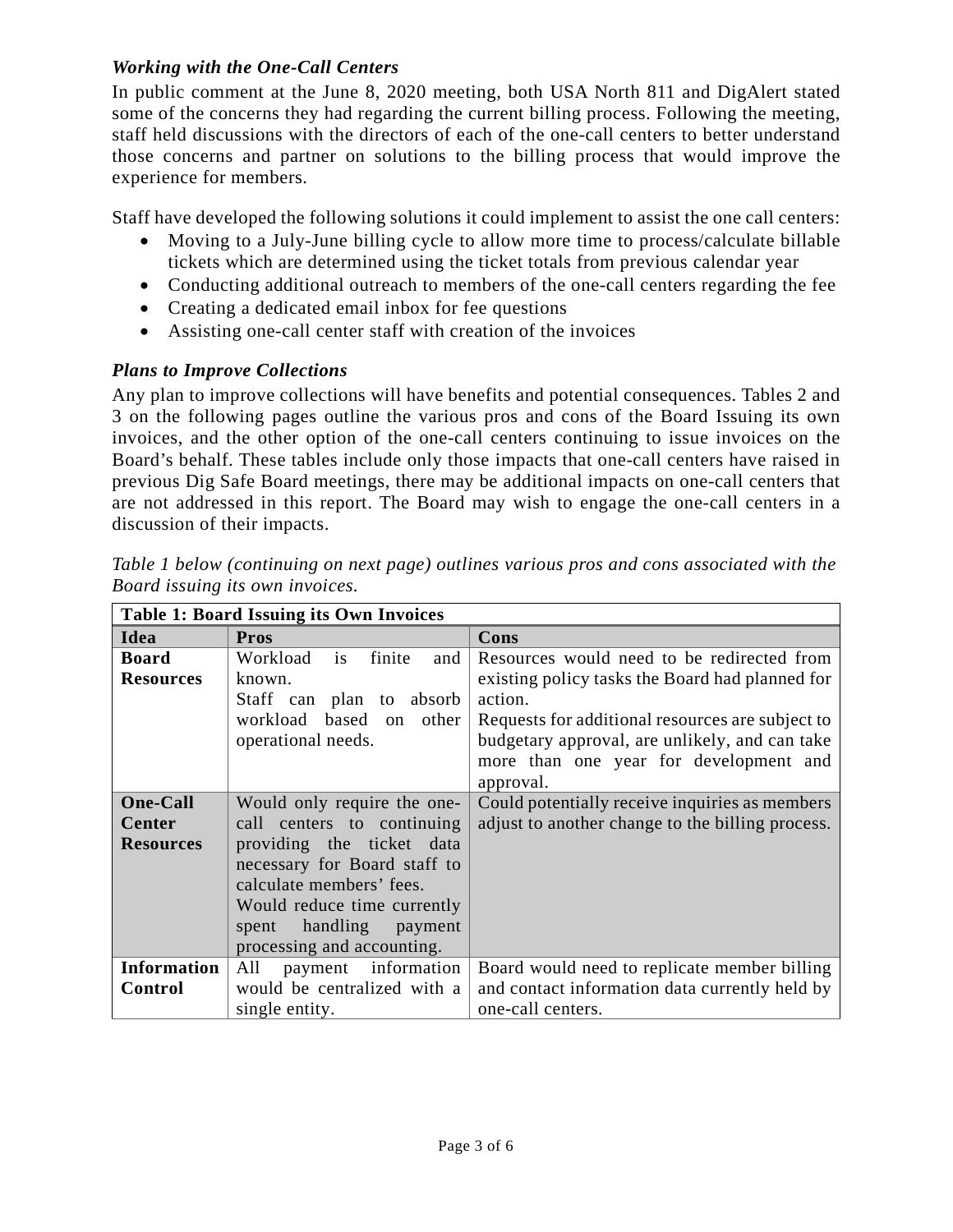| Member's    |                               | Would have a single point of   Many members would need to add an |
|-------------|-------------------------------|------------------------------------------------------------------|
| Perspective | contact with all billing      | additional vendor to their payment systems.                      |
|             | information readily available | Members who pay with credit cards would                          |
|             | to answer questions.          | need to use another method, as the Department                    |
|             |                               | of Forestry and Fire Protection does not                         |
|             |                               | currently accept credit cards.                                   |
|             |                               | Members would have already been through at                       |
|             |                               | least 3 yearly billing cycles of the old process                 |
|             |                               | before any changes take place.                                   |
|             |                               | requiring<br>Adds an additional invoice                          |
|             |                               | additional processing.                                           |

 *continuing to collect the Board's fee. Table 2 below outlines various pros and cons associated with the one-call centers* 

| Table 2: One-Call Centers Invoicing on Board's Behalf |                                                                                                                                                                                                                                                                                                                  |                                                                                                                                                                                                                                                                                                                                                                                                                                                |  |
|-------------------------------------------------------|------------------------------------------------------------------------------------------------------------------------------------------------------------------------------------------------------------------------------------------------------------------------------------------------------------------|------------------------------------------------------------------------------------------------------------------------------------------------------------------------------------------------------------------------------------------------------------------------------------------------------------------------------------------------------------------------------------------------------------------------------------------------|--|
| Idea                                                  | Pros                                                                                                                                                                                                                                                                                                             | Cons                                                                                                                                                                                                                                                                                                                                                                                                                                           |  |
| <b>Board</b><br><b>Resources</b>                      | If managed correctly, time<br>spent by Board staff would be<br>minimal.                                                                                                                                                                                                                                          | Uncertainty in how one-call centers will<br>manage the implementation means that staff<br>may need to be redirected as issues arise to<br>address members' needs.                                                                                                                                                                                                                                                                              |  |
| <b>One-Call</b><br><b>Center</b><br><b>Resources</b>  | Streamlining the process<br>could resolve some of the<br>inquiries from members<br>which the one-call centers<br>have needed to respond to.                                                                                                                                                                      | One-call centers have in previous Dig Safe<br>Board meetings explained the resources they<br>spend on the current process as well as the<br>additional resources that would be required to<br>implement<br>of<br>the<br>some<br>proposed<br>improvements such as mailing all invoices,<br>adding the regulatory fee as a line item on<br>their current invoices, and the costs of<br>appropriately accounting for the separate<br>receivables. |  |
| <b>Information</b><br>Control                         |                                                                                                                                                                                                                                                                                                                  | centralized.<br><b>Not</b><br>Multiple<br>parties<br>still<br>involved.                                                                                                                                                                                                                                                                                                                                                                        |  |
| Member's<br>Perspective                               | Continue to have multiple<br>billing contacts at separate<br>entities that may each have the<br>most current information.<br>Members' will not need to add<br>another<br>vendor<br>their<br>to<br>payment/accounting systems.<br>Members will have had more<br>than three billing cycles of the<br>same process. |                                                                                                                                                                                                                                                                                                                                                                                                                                                |  |

## *Measuring Success*

 Success in improving the fee process will largely be measured by two factors: questions received from members regarding the fee, and amount of delinquent invoices outstanding.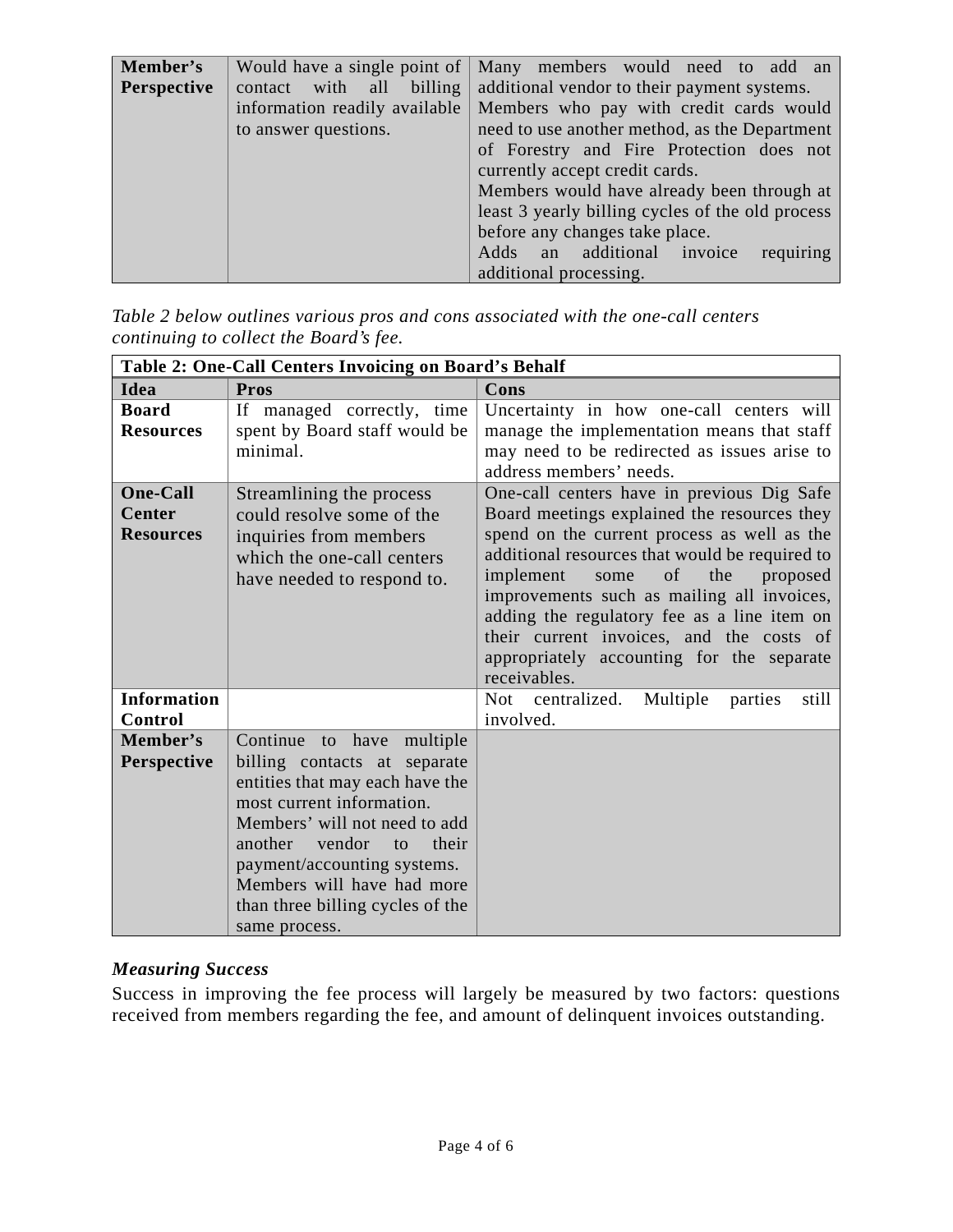### *Questions to Guide Board Discussion*

 recommends that the impact on members be the driving consideration behind any decision. To As the Board discusses how to best proceed with the fee implementation process, staff guide the Board's discussion of any potential changes to the regulations, staff have developed the following questions:

- 1. What should the roles of the Board and the one-call centers be in the invoice process?
- 2. If the one-call centers will continue to issue invoices for the Board's regulatory fee:
	- a. Should the invoice be a line item on existing one-call center invoices or is a acceptable to the Board? separate invoice sent at the same time, in the same envelope and/or email
	- b. If the invoices will be separate:
		- i. Would the Board allow the one-call centers to utilize the Board's logo reviewing and approving invoices before the one-call centers send them and/or letterhead? If so, what would be the Board's involvement in out.
	- c. Delinquent fees:
		- i. Should the one-call centers also handle collection of any delinquent fees?
		- ii. Should Board staff or the one-call center handle billing of delinquent invoices?
- 3. In what ways would the Board issuing its own invoices be a departure from standard billing practices of other regulators including enforcement bodies of call before you dig laws in other states?

## **CONCLUSION**

 The Board chose to utilize the one-call centers as billing entities for its regulatory fee as this having the least impact to members of the one-call centers as they would be paying an entity they already had an established relationship with and not create an additional invoice requiring additional processing by the members. While the initial implementation process has caused confusion for some members, the disruption any further changes to the billing January 2022, it may be in the best interests of one-call center members for the Board to that time could cause more harm than good. is a model commonly used by other regulators, including enforcement bodies of one-call centers in many other states. This billing model was also chosen as it was envisioned as entity or process would cause must be balanced against the potential benefits those same changes would bring. Given that any regulatory changes are unlikely to be in place before continue making incremental improvements to the current process as initial growing pains may stabilize by the time the new regulations are in effect and any large-scale changes at